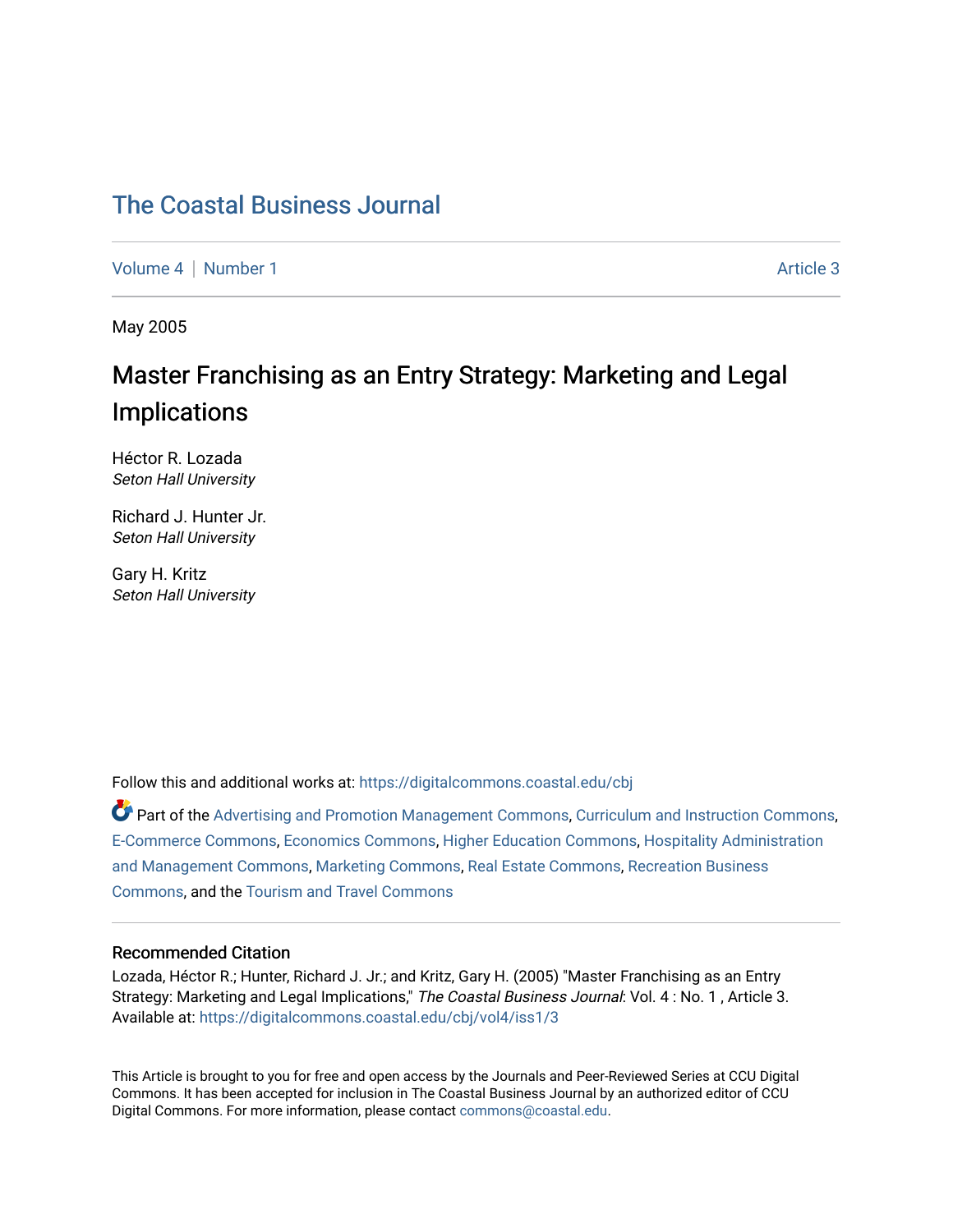# **MASTER FRANCHISING AS AN ENTRY STRATEGY: MARKETING AND LEGAL IMPLICATIONS**

# **Héctor R. Lozada, Seton Hall University Richard J. Hunter, Jr., Seton Hall University Gary H. Kritz, Seton Hall University**

## **ABSTRACT**

 *In this paper the authors investigate the establishment of franchise agreements as a viable alternative to enter a foreign market. Specifically, the spotlight is on the strategy called master franchising. The authors first review the concept of franchising and identify master franchising as a strategic option. Next, they focus on the mechanics of structuring the required agreements.*  Last, the authors explore strategies, trends, and current opportunities and limitations of *international franchising.* 

#### **INTRODUCTION**

It is clear that franchising played critical role in the U.S. economy in the Twentieth Century, and will continue to be increasingly important in the Twenty-first. There are more than 1,500 franchises whose franchisees operate nearly 500,000 outlets in the United States, accounting for about *one trillion* dollars in annual retail sales, well over one third of total retail sales in the United States (www.franchise.org/news/usatoday/feb00.asp). Of particular interest is the fact that in many underdeveloped and emerging economies around the world, U.S. franchises are just now beginning to change the face and the feel of the marketplace. (Larson 2003). Our purpose for this paper is to explore how franchising has been used as an entry strategy and to look at some of the marketing and legal issues that are associated with the establishment of franchise agreements. In particular, our focus is on the strategy called *master franchising*.

Our presentation is structured as follows: First, we will review the concept of franchising and will identify master franchising as a strategic option. Next, we will focus on the mechanics of structuring the required agreements. Last, we will explore strategies, trends, and current opportunities and limitations of international franchising.

#### **OVERVIEW OF FRANCHISING**

In our context, franchising is "a method of doing business by which the franchisee is granted the right to engage in offering, selling, or distributing goods or services under a marketing format which is designed by the franchisor. The franchisor permits the franchisee to use the franchisor's trademark, name, and advertising."(USDOC 1987: 2).Therefore, the franchising contract identifies and defines the obligations and rights of the franchisor and the franchisee (Pizanti and Lerner 2003) and protects the financial interests of both sides (Castrogiovanni and Justis 1998). Under a traditional franchise relationship, the franchisor offers the right to distribute goods or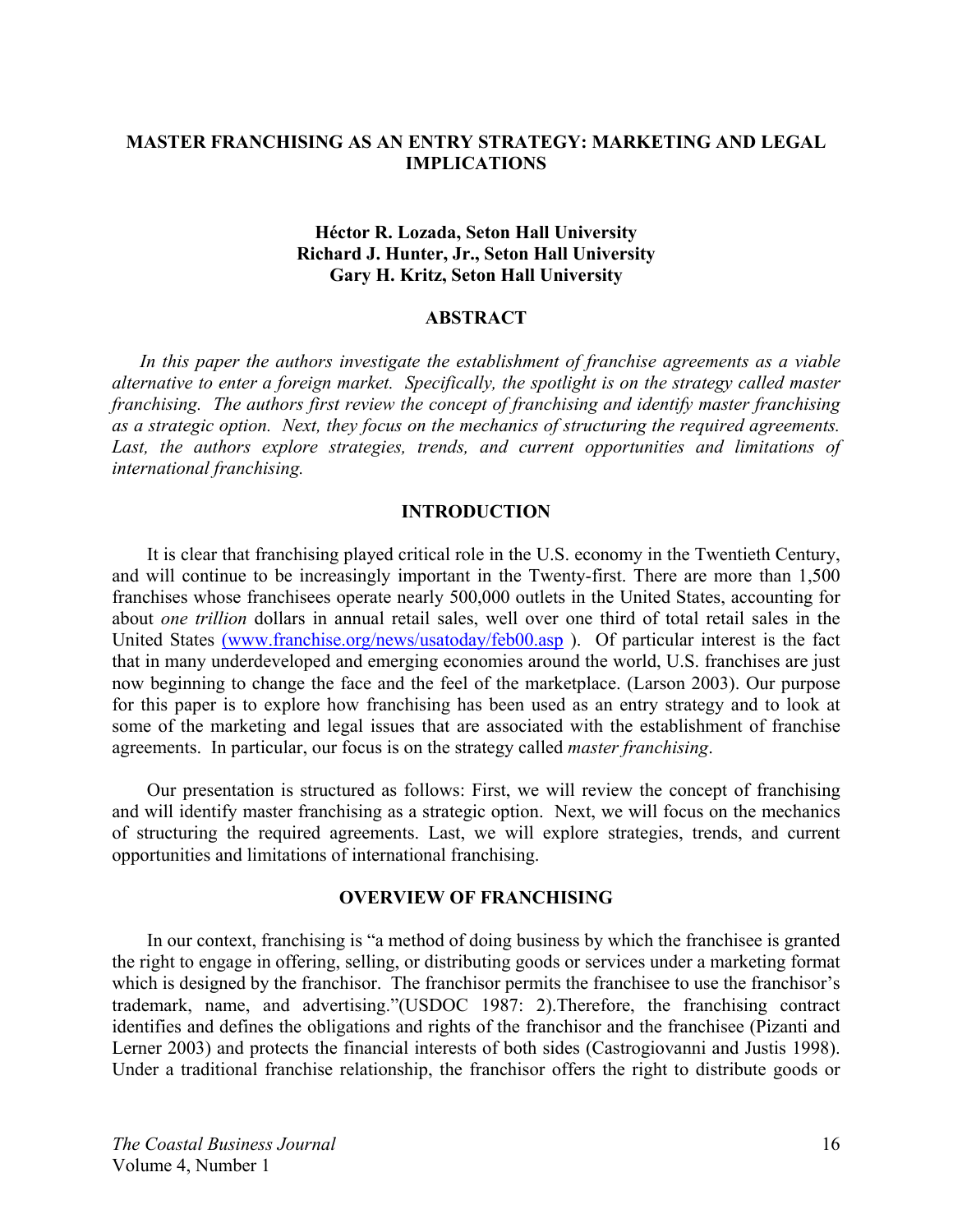services that bear the franchisor's trademark, service mark, trade name, advertising, or other commercial symbol. There are two general types of franchise arrangements. *Product and trade name franchising*, characterized by product distribution arrangements in which the dealer is identified with the manufacturer or supplier (www.frannet.com/resource/international.html). As such, the franchisee concentrates on one product line. "The franchisor grants the franchisee the right to sell the franchisor's product(s) at a particular location within a particular territory" (Lamkin 2002).

The second type is *business format franchising* in which there is complete identification of the dealer with the buyer (www.frannet.com/resource/international.html). This option involves the licensing of a trademark or service mark, plus a standardized format for conducting business, and an image attached to the goods and/or services (Lamkin 2002).

In master franchising, a franchisor has the ability to open numerous franchise locations either individually, called *single unit franchises*, or by a process called *sub-franchising*. Subfranchising is an important type of multi-unit franchising where some franchisees are granted the right to establish a minimum number of sub-franchises within an exclusive territory and over a specified period of time. In this sense, the selected franchisees become sub-franchisors. Subfranchising increases the administrative productivity of the franchisor because a tier of supervision is created since the sub-franchisors will have the obligation to select and monitor the sub-franchisees (cf., Kaufmann and Kim 1995). There are three types of master franchising agreements:

- 1. *Area development agreements* are those in which the franchisor grants the franchisee the right to set up multiple franchises, but the franchisee is not granted the right to sub-license. The franchisor usually provides a schedule stating the dates by which the outlet must be set up. A developer manages a mini-chain of stores that often resemble a small local company owned chain
- 2. *Master franchising agreements* are those in which the franchisor grants to a trader known as the *sub-franchisor* or *master franchisee* the right to develop franchised business in a given area, and to grant to other parties the right to operate the franchised outlets as sub-franchisees (Gamet-Pol 1997).
- *3. Joint venture franchising* is a situation in which the franchisor enters into joint venture agreements with a foreign firm within the country where the franchisor wants to develop the network (Gamet-Pol 1997)

Master franchising is especially prevalent in two circumstances. First, when a new franchise opportunity is being launched in the domestic market and the franchisor wishes to expand locations rapidly. The second circumstance is in international franchising, where the franchisor wishes to establish large territorial franchises (city/region/nation) through one individual or a single business entity that will then be responsible to create subfranchisees, either on the basis of an overall plan or according to the dictates of the market. For the subfranchisee, it is important to understand the distinction between a *contractual obligation* to create additional locations, a practice that may involve expansion before time or financial realities might dictate such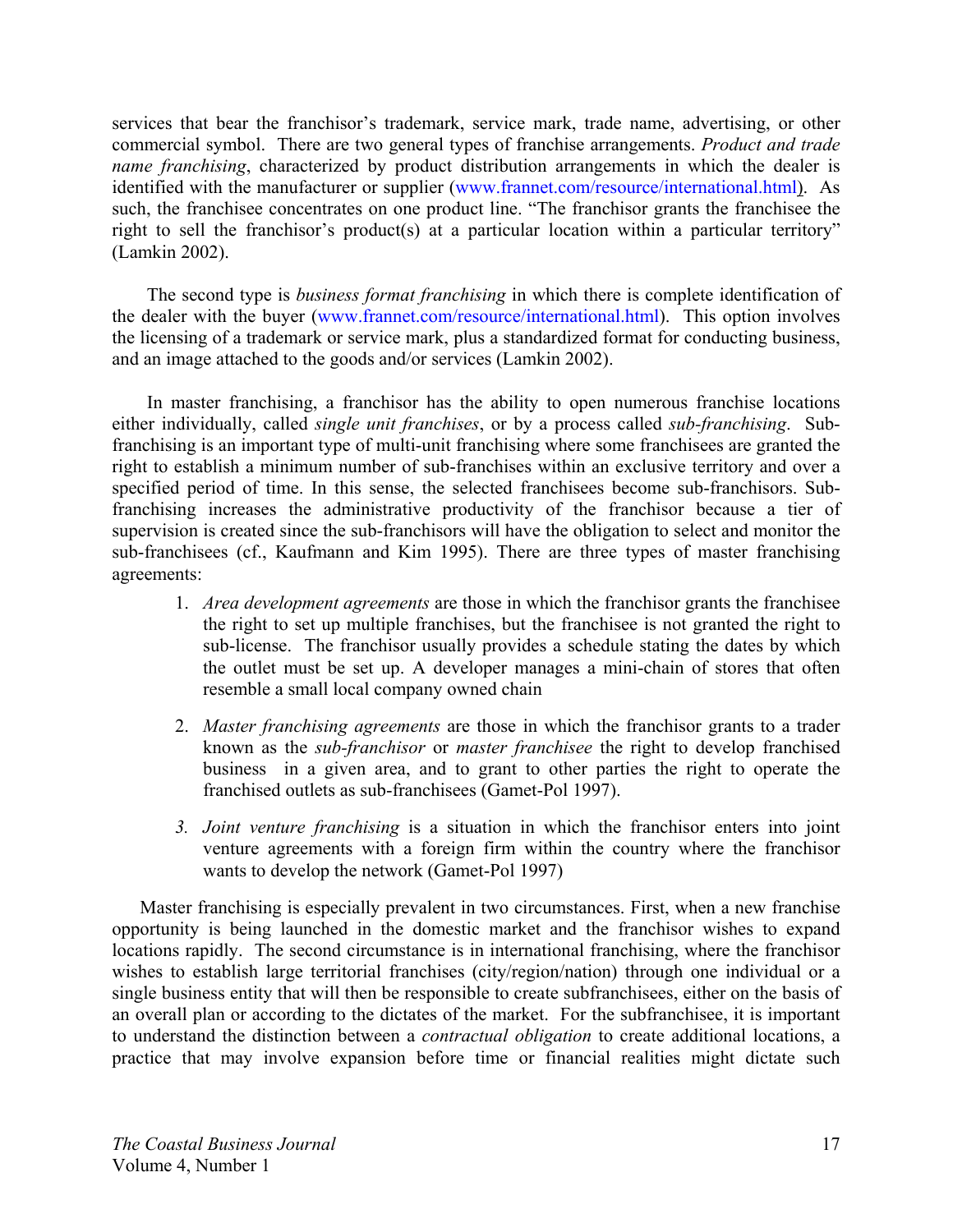expansion, and the *opportunity to open* new franchise locations, based upon the existence of sound financial data and an exercise of business judgment.

In recent years, a majority of U.S. franchisors, including such giants as McDonald's, KFC, Pizza Hut, Holiday Inn, and Wendy's, have employed a multi-faceted strategy in creating subfranchises in foreign countries. Franchisors have awarded *multiple-unit franchises* to aggressive entrepreneurs who will develop an entire geographic region, either through their own efforts and resources or by subfranchising to third parties. Alternatively, franchisors may engage a foreign business partner through a *joint venture* or, in some cases, through a traditional *licensing arrangement*. The inclusion of multiple-unit franchises in a franchisor's overall development strategy or strategic plan allows for rapid market penetration and a reduction in administrative burdens and costs to the franchisor through effective cost-shifting techniques.

Pizanti and Lerner (2003) point put that in the academic literature there is a debate brewing over the desire of the franchisor for control versus the franchisee's desire for autonomy. From a franchisor's standpoint, control over the franchising agreement is meant to protect the brand name and to ensure its stability. From a franchisee's standpoint, however, a more autonomous agreement enables local adaptation to domestic needs. We subscribe to the notion that excessive levels of control or autonomy can be counter-productive and negative (Pizanti and Lerner 2003; Dant and Gundlach 1999; Kaufmann and Eroglu 1999). Insofar as implementation, the franchisor's control has limitations, such as monitoring capacity. Because of these limitations, a franchisee may enjoy de facto autonomy, especially in circumstances where the establishment of the franchise requires a certain amount of decentralization (Dant and Gundlach 1999).

Subfranchisors generally act as independent marketing agents and are responsible for the recruitment and continuous support of franchisees within their region. To ensure uniformity and in the exercise of its core *quality control* obligation, the franchisor controls how franchisees conduct their businesses. Typical examples of such controls include site approval, design or appearance standards, restrictions on goods or services offered for sale, restrictions on the method of operation, and restrictions on sales areas.

Franchisors may also establish *area developers*, who have no resale rights, but are responsible instead for meeting a "mandatory development schedule" in their region. Key issues in structuring an area development agreement revolve around the size of the territory, fees, and establishing a mandatory timetable for development of the individual franchise units. Additionally, there are three basic fees in the franchising relationship: the **franchise fee**, **the royalty fee,** and a **marketing or advertising fee.** The franchisor will typically retain certain rights in the event the franchisee defaults on its development obligations. The area developer will pay an umbrella fee for a region, termed a **development fee**. The amount of the fee is contingent upon factors such as the strength of the franchisor's trademarks, reputation, market share, the size of the territory, and the term (including any renewal period) of the agreement. The development fee is essentially a payment to the franchisor that prevents the franchisor from offering any other franchises within that region unless there is default, most especially where the franchisee fails to meet any mandatory development schedule.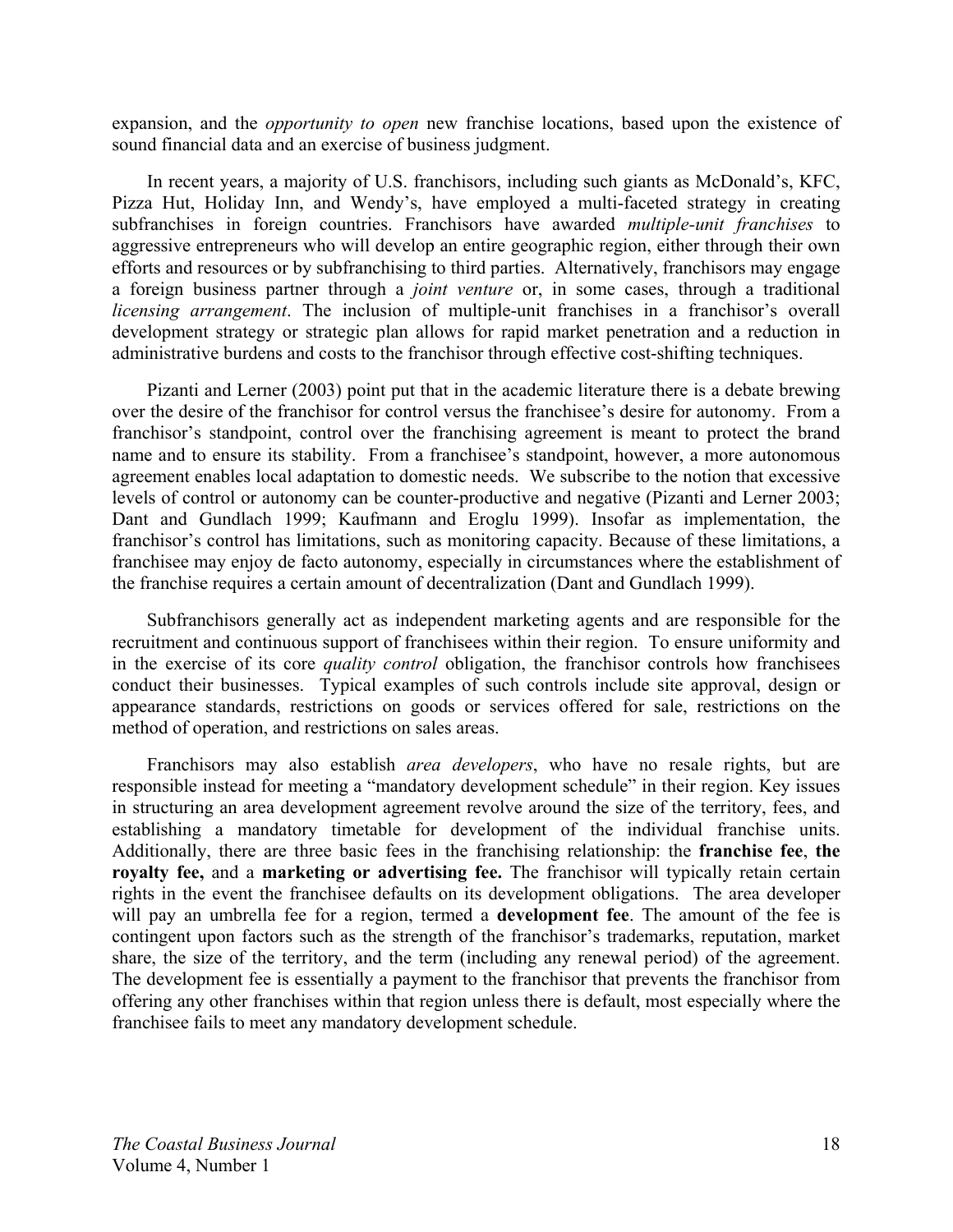#### **STRUCTURING SUBFRANCHISING AGREEMENTS**

In most subfranchising relationships, the franchisor will share a portion of the initial franchise fee and any ongoing royalties with the subfranchisor. In exchange, the subfranchisor will assume many management responsibilities in the region. The proportion in which fees are shared is in direct relationship to the responsibilities assumed by the subfranchisor. In addition, and as a reflection of the quality control obligation of the franchisor, the subfranchisor will receive a comprehensive regional operations manual that deals with sales and promotions, training, and field supervision. The regional operations manual will be more detailed than the information contained in the standard operations manuals normally provided to the individual franchisees because of the unique nature of the relationship between the parties in a subfranchising relationship.

Many franchisors provide extensive training at their own "*universities*" (e.g., *Hamburger University* (McDonald's) and *Dunkin' Donuts University*). Contents of a typical franchisee training manual, which are held to be confidential, might include: basic information on the industry, the franchisor, the franchise contract, licenses, and patents; financial and accounting information; marketing information; operations information; service and production information; and management and personnel information (cf., Justice and Judd 1998, Emerson 1990).

Some of the key marketing and legal questions that arise in structuring the subfranchising relationship include:

- 1. Division of franchise fees between franchise fees between the master franchisor and subfranchisor. Decide whether to include the subfranchisor as a party to the individual franchise agreements. Alternatively, the relationship may essentially exist between the master franchisor and an individual franchisee.
- 2. Specification of responsibilities of the subfranchisor regarding recruitment, site selection, training, and ongoing support to the individual franchisees within its region. The allocation of responsibility for the preparation and filing of "franchise offering and disclosure documents" in those states, or perhaps nations, where filing is required need also be decided. Franchisors must provide potential franchisees with written disclosures containing important information about the franchisor, the franchised business, and the franchise relationship (see Federal Trade Commission 1979). At present, 15 states have enacted laws regulating the offer and sale of franchises: California, Hawaii, Illinois, Indiana, Maryland, Michigan, Minnesota, New York, North Dakota, Oregon, Rhode Island, South Dakota, Virginia, Washington, and Wisconsin. Konigsberg (1999) identifies the following nations that have adopted specific franchise legislation: The United States; Canada; France (Loi Doubin*)*; Mexico; Brazil; Spain (Retail Trade Act); Australia (Franchising Code of Conduct); Indonesia (Government Regulation on Franchising); Russia (Civil Code); Romania; Republic of China; South Korea (Notice of Criteria of Unfair Trade Practices in Franchising); and Malaysia
- 3. Determination of mandatory development schedules and related performance quotas or sales volumes on the subfranchisor.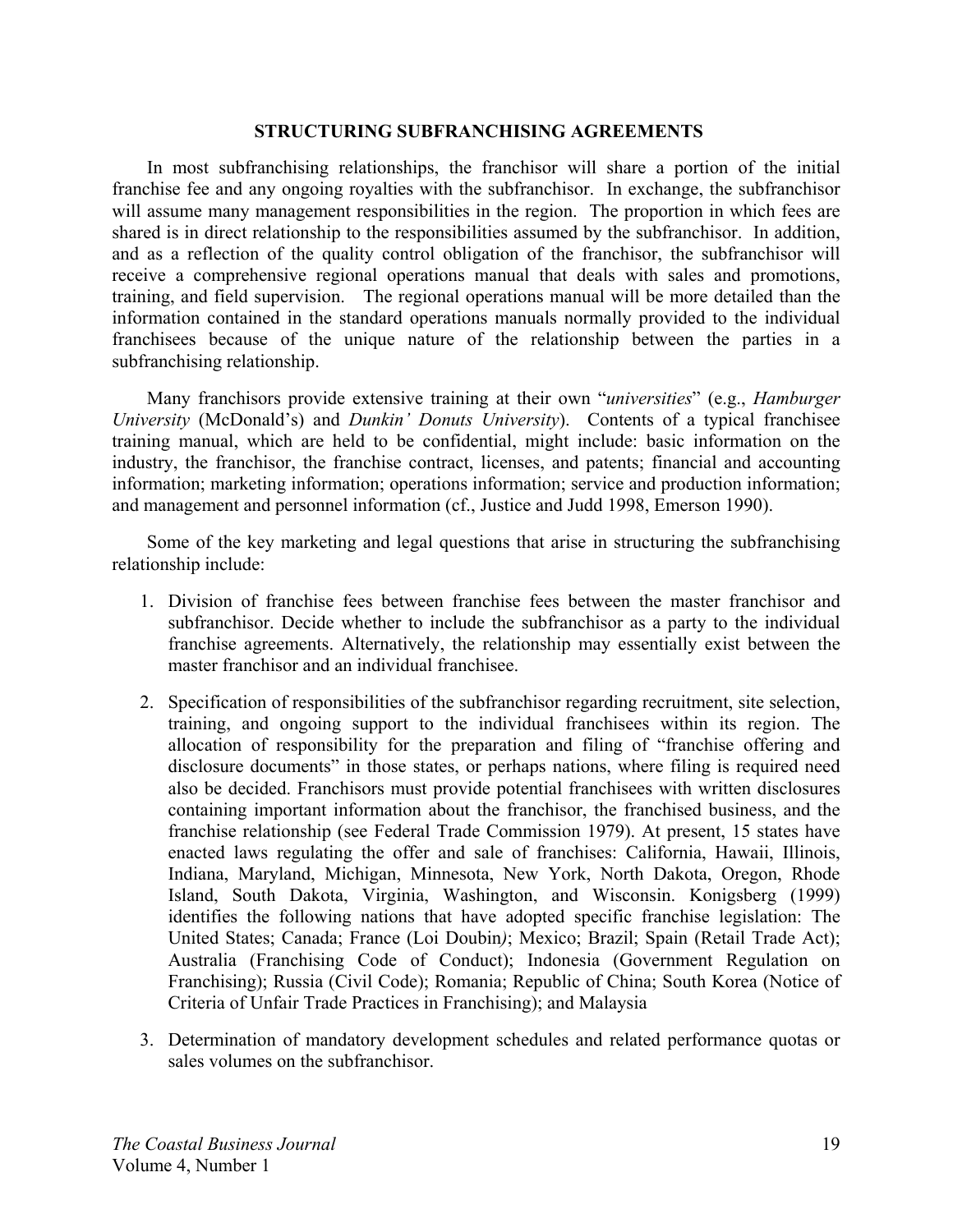- 4. Decide whether the subfranchisor will be granted rights to operate individual units within the territory in his or her own name. If so, determine the franchise fee that would apply. Decide whether the subfranchisor will be obligated to pay the franchisor for the exclusive rights to develop the territory at the beginning of the relationship or when each individual franchise unit becomes operational.
- 5. Determine whether the franchisor will retain a "right of approval" with respect to the sale of individual franchises, especially regarding the background of any candidate, negotiating changes in the agreement, termination criteria, issues of cross-competition (especially relevant in automobile dealer franchises), etc. Additionally, determine whether the franchisor will reserve the right to modify the size of the territory or to repurchase it at some point from the subfranchisor. If a repurchase is required or is an option for the franchisor, the terms (especially financial) of the repurchase must be established.
- 6. Finally, decide what the contractual period of the arrangement is, and whether it may be extended.

To find answers and/or at least paths to answers, companies, franchisors, subfranchisors, or individuals should consult the websites of the International Monetary Fund (www.imf.org), the U.S. Department of Commerce (www.commerce.gov), and individual company websites to get a realistic sense of what the expectations are in these types of relationships.

# **THE REGIONAL DEVELOPMENT AGREEMENT**

A subfranchisor may enter into a *regional development agreement* (RDA) with the master franchisor, under which the subfranchisor is granted certain rights to develop a particular region. The RDA is not in itself a franchise agreement and grants no rights to a subfranchisee to operate any individual franchise units. Rather, the RDA grants the subfranchisor *the right to offer franchises* to individuals using the master franchisor's marketing system and proprietary marks solely for the purpose of recruitment, management, supervision, and support of individual franchise units. To the extent that the subfranchisor itself is permitted to develop franchise units, a standard individual franchise agreement for each unit will be executed.

The relationship between the master franchisor and subfranchisor is both unique and complicated. The advantages of subfranchising to the master franchisor include the possibility of rapid market penetration, the delegation of obligations that the master franchisor would otherwise be required to fulfill to each franchisee in its "franchise network" to the subfranchisee, and the opportunity to collect a portion of the initial franchise and royalty fee from each franchisee, generally without the same level of effort that would be required in a more direct single-unit relationship.

# **JOINT VENTURES**

In the context of international franchising, many prominent American franchisors have successfully penetrated foreign markets through the use of a joint venture agreement in which parties enjoy co-ownership and are responsible for co-development of the franchise market, and they also share risks (Harrigan 1988). The franchisor licenses trademarks and service marks to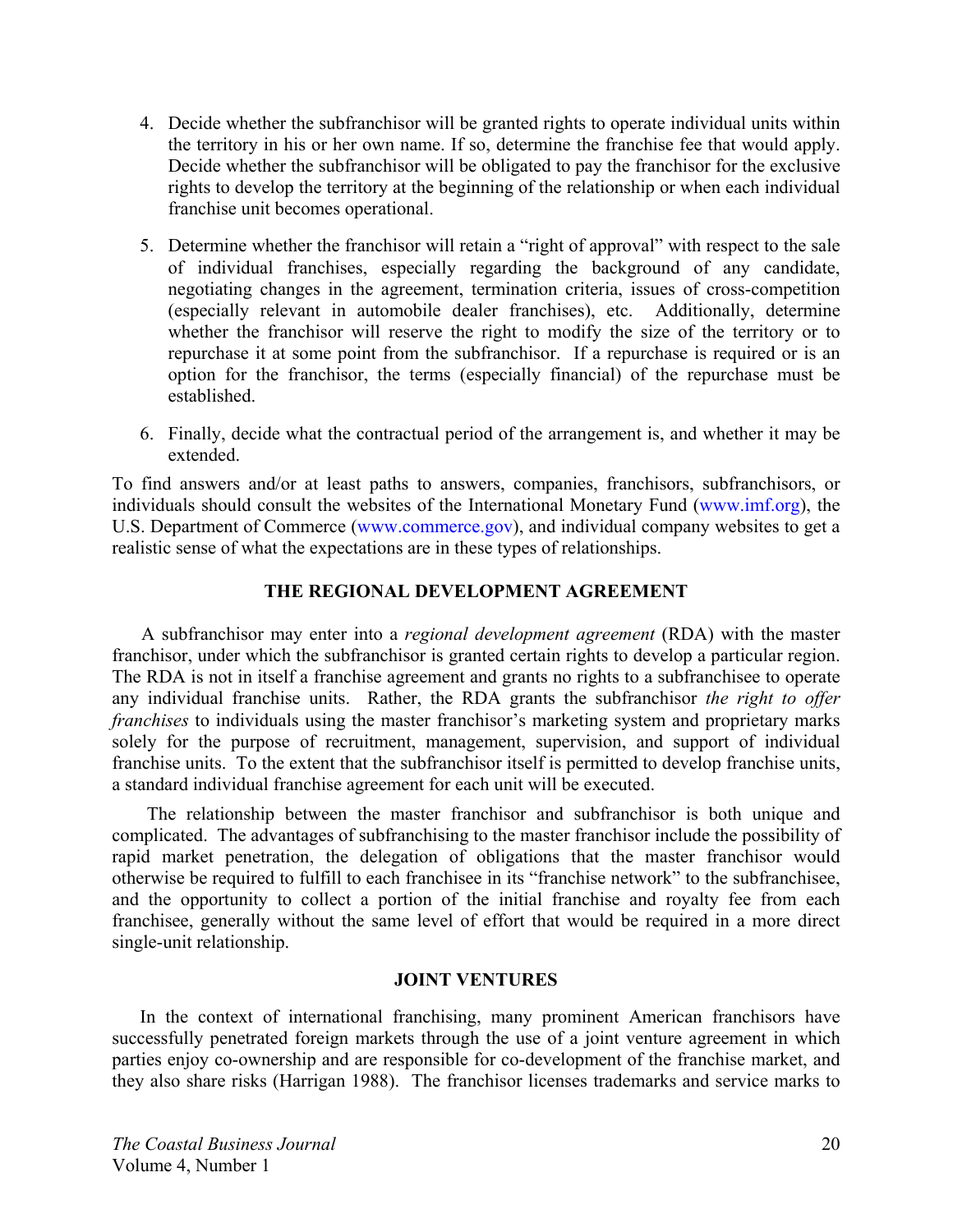the joint venture entity. A joint venture may also be established when a franchisor wishes to offer products or services to existing franchises. However, before a joint venture can be undertaken, several preliminary questions should be addressed, for example:

- 1. What tangible and intangible assets will each party contribute? Which party will possess ownership rights to the property? Who will own the property developed, created, or acquired as a result of the joint development efforts?
- 2. What covenants of nondisclosure or non-competition will be required of each joint venture partner during the term of the agreement and for how long a period after the agreement has been terminated or the relationship has ended? Nondisclosure agreements promote employee awareness of the importance of discretion concerning matters that can be explicitly defined. They frequently cover the franchise manual (Dworkin and Callahan 1998).
- 3. Will specific timetables or performance quotas be included in the agreement? What are the rights and remedies of each joint venture partner if these performance standards or quotas are not met?
- 4. How will the issues of "management and control" be addressed in the agreement? What are the procedures or mechanisms for resolving disputes, disagreements, or deadlocks? Is arbitration or mediation required?
- 5. What is the precise nature of the relationship between the parties? Will the relationship be a partnership, "official" joint venture, or assume some corporate form?

# **INTERNATIONAL FRANCHISING: STRATEGIES, TRENDS AND CURRENT OPPORTUNITIES**

Global expansion of franchising continues to boom despite the existence of political and economic hurdles— what finance experts term as the area of *political risk*. Political risk may arise from a variety of sources, including: corrupt or poor political leadership; frequent changes in the form of government; political involvement of religious or military leaders; an unstable political system; conflict among races, religions, or ethnic groups; and poor relations with other nations (Wild, Wild & Han 2000: 90). Political risk can take many forms, including conflict and violence; terrorism and kidnapping; property seizure (confiscation, expropriation, and nationalization); frequent policy changes; and local content requirements. For example, there is sustained interest in Mexico, South America, and Europe (especially Central and Eastern Europe), despite continued political and economic unrest and uncertainty (Gatland 1999; Hunter & Ryan 1998; see also *Franchise Facts and Figures*, www.franchiseinfomall.com/infofacts.html). Franchising continues to grow rapidly in Japan, despite extreme cost factors for land acquisition and leasing (especially on the highly prized Ginza), and other impediments to "start-ups" on the retail side. Recent economic declines in many nations of Western Europe have not dampened enthusiasm for franchise expansion. In fact, franchising continues to expand in Germany, despite an economic recession, rents four to five times higher than comparable real estate costs in the United States, and the necessity that a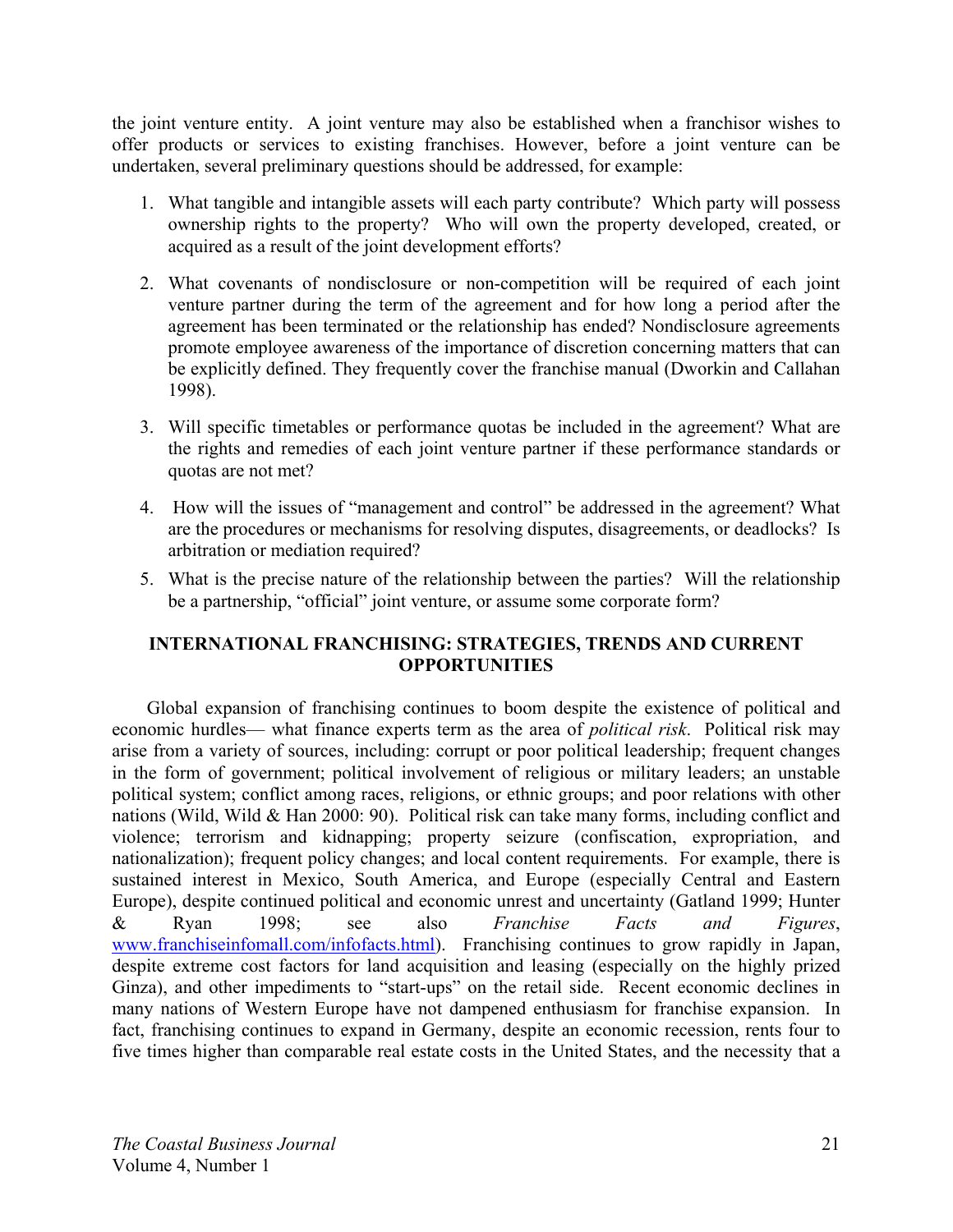reunited Germany restart and integrate the economy in its eastern territories, long stagnated under communist domination.

Direct government assistance programs and rapidly expanding economies have helped franchising grow rapidly in many Pacific Rim nations. Franchising opportunities are especially strong in Singapore, Malaysia, Indonesia, Hong Kong, India, and Taiwan. Who could imagine that there would be sustained interest in franchising in the "emerging markets" of China and Vietnam? (Until recently, it might have been hard to envision the "Golden Arches" in Tienneman or Red Square or in Ho Chi Minh City)

Naturally, these enhanced opportunities bring certain unique challenges not found in domestic franchising. Accordingly, appropriate entry and marketing strategies must be developed that indicate that the franchisor is not merely attempting to exploit or overwhelm a host country's economy. In many cases in the past, attempts were made on a "trial and error" basis. In fact, it was only in the mid-1960s that a few fast food chains began experimenting with foreign operations. McDonald's made its first major international push in 1970. Yet by 1992, McDonald's was generating fully 39 percent of its \$21.9 billion in worldwide system sales from its international operations. What is worth noting is that McDonald's was successful in its international operations employing the same formula as it had perfected in its domestic operations, even though the "culture" was quite different. Fast food, drive-ins, and self-service restaurants were a uniquely American phenomenon. McDonald's had to export practices (and eating habits) that were endemic to the American middle class but virtually unknown throughout the world. Indeed, "whenever McDonald's International departed from its tried-and-true franchising methods, it stumbled" (Love 1995: 416). However, several well-known counterexamples are also worth noting.

The McDonald's corporation has been the object of intense scrutiny of its international franchise operations (Love 1995). McDonald's opened its first retail outlet in Iceland, but had to build an underground parking lot to attract customers who would not venture out into the extreme temperatures. McDonald's soon learned just how difficult it was for Japanese to pronounce McDonald's. The local franchisee, Den Fujita, made the pronunciation simple by transforming the name into *Makudonaldo*! For the same reason, Ronald McDonald became *Donald McDonald* in Japan.

In Australia, the standard menu had to be designed to cater to uniquely Australian tastes. Australian McDonald's featured English-style fish and chips instead of the regular McDonald's *Filet-O-Fish* sandwich. McDonald's in Germany added beer (and considered adding bratwurst) to its menu. Store interiors featured dark colors, and an extensive use of wood and low-intensity lighting. One location in Munich was built to resemble a beer hall. McDonald's opened several locations in Israel, but spent some many months in negotiations with the Israeli Ministry of agriculture over the importation of the proper type of potatoes for its French fries and its hours of operation. The local joint venture partner had to assure McDonald's corporate office in the United States that closing from sundown Friday through sundown Saturday every week in celebration of the Sabbath would not negatively impact the overall profitability of the operation. It is not at all unusual for patrons in a Paris McDonald's to order a glass of wine with a "Big Mac" combination meal or for London customers in the Victoria Station vicinity to enjoy a lamb burger special meal or "crisp fries," which were very different from the soggy products regularly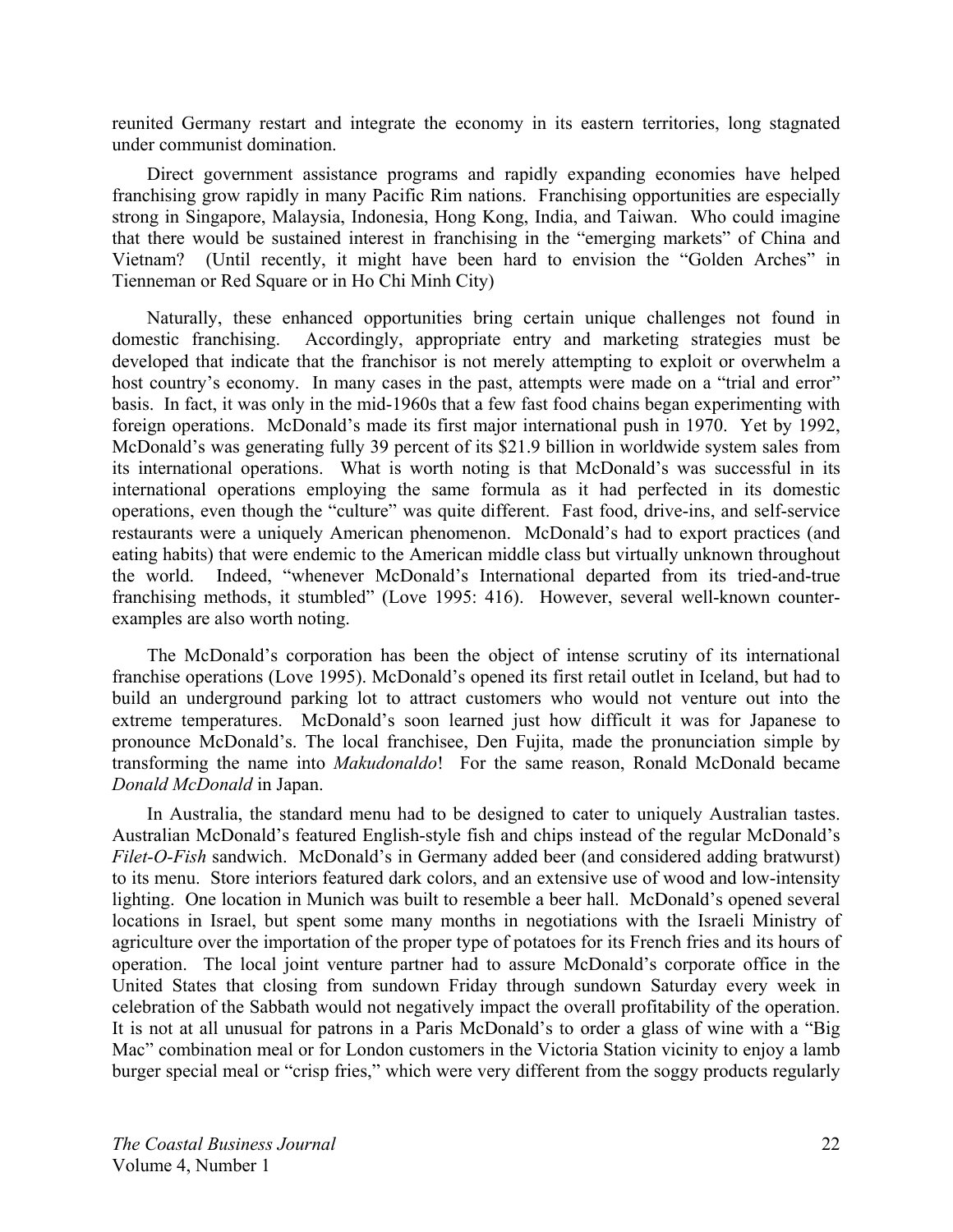served in fish and chip outlets! There was also a controversy regarding the site location for the McDonald's in Krakow, Poland, and the architectural and historical considerations present in placing a restaurant in a five hundred year old building near one of the oldest medieval market squares in all of Europe. The widely publicized experiences of McDonald's and countless other franchisors, remind us that flexibility and adaptability must be the watchwords in international franchising.

## **SPECIAL CONSIDERATIONS FOR INTERNATIONAL FRANCHISING**

What kinds of special issues should the master franchisor and possible franchise partners address before contemplating expansion into a foreign market? Some of those issues include the concepts of *gray marketing*; trademark registration requirements, availability, and protections; and the costs, nature, and methods of dispute resolution.

The issue of gray marketing is of particular interest. "Gray" goods are genuine in terms of their manufacturer, but their distribution is "unauthorized" because the manufacturer or trademark registrant has not authorized the seller to make the sale (Inman 1993). Gray market goods are not counterfeit goods and are thus not subject to the Trademark Counterfeiting Act. Franchisors must take care that its goods, sold to overseas distributors, are not re-imported into the United States in competition with domestic goods. Franchisors must also be aware of "nongenuine" goods. Goods are considered as "nongenuine" not because the trademark is false, but because the product is different from the product sold under the same trademark domestically (see Original Appalachian Artworks v. Granada Electronics, 816 F.2d 68 (2d Cir. 1987), cert. denied, 484 U.S. 847 (1987)).

The master franchisor must know the inherent value of the franchise. Any fee structure must fairly and realistically reflect the division of responsibility between the parties. Can the franchisor provide the necessary on-site support for the franchisee, including the ability to adequately translate training manuals and marketing materials into the local vernacular, as well as the ability to adapt the system, products, and services to meet local demands and cultural differences as necessary and warranted? The master franchisor must be sensitive to different tastes, cultures, norms, traditions, trends, and habits within the international market that will affect pricing, size, or other characteristics of products or services. Franchisors should be prepared for a "long-term" business relationship and should be willing to accept a more balanced and realistic approach to fees and ongoing royalties than might be expected in the more structured domestic market.

The master franchisor must completely understand international copyright and trademark laws, which may vary in practical terms from country to country, or which, in reality, may not provide much protection at all. The franchisor must take all legitimate steps to protect its intellectual property rights, its trade secrets, and to register trademarks in all target markets. The master franchisor must determine if the franchisee should have the right to modify names, designs, slogans or logos because of translation difficulties or because of "pirating" problems that may have previously occurred.

In terms of its responsibility to provide quality control assistance to a franchise partner, the master franchisor must possess a core internal management team (consisting of key personnel in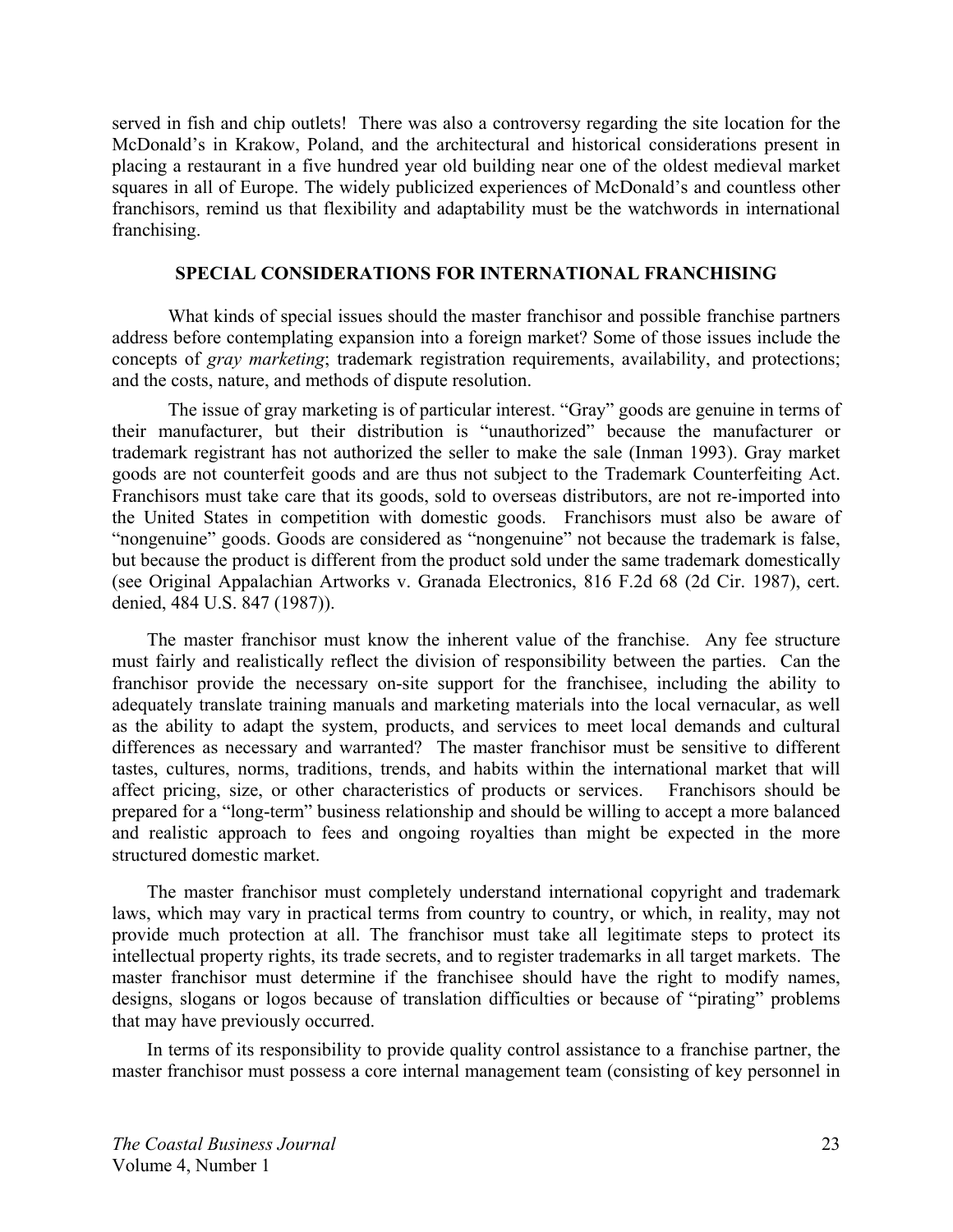operations, marketing, management, and finance) and a competent cadre of external advisors (consultants, accountants, and lawyers) who have practical experience in international business and international franchising. An American franchisor will often require that a process called *ethnocentric staffing*, where individuals from the United States manage operations outside the United States. Under *polycentric staffing*, franchise operations outside the United States will be managed by individuals from the host country. *Geocentric staffing* occurs where the bestqualified managers, regardless of nationality, manage franchise operations. Most international franchising initially adopted the *ethnocentric* model, which may have caused some difficulties in acceptance by the local franchisee or the local population.

#### **IMPEDIMENTS TO INTERNATIONAL FRANCHISING**

The International Franchising Association (1998) has identified several "red flags" for the prospective master franchisee in evaluating the international franchisor. We will amplify on several of these seeming impediments.

*The existence of unregistered and unprotected trademarks and copyrights* in the domestic market may indicate potential difficulty in protecting important intellectual property rights. A promising recent development is the power given to the World Trade Organization (WTO) to enforce intellectual property laws. The Agreement on Trade-Related Aspects of Intellectual Property Rights (TRIPS) Enforcement of the WTO sets detailed minimum standards of protection that each member nation must provide. Industrial property is protected internationally by the Paris Convention for the Protection of Industrial Property, to which nearly 100 nations are signatories. The Berne Convention and the 1954 Universal Copyright Convention protect copyrights internationally. More than 50 nations abide by one or both of these international treaties.

*Lack of international experience or a weak domestic foundation* indicates the strong potential for a lack of quality control support. *An extensive history of litigation* indicates potential problems surrounding the interpretation and enforcement of the franchise contract. *Weak balance sheets* indicate the lack of adequate financial resources that might impact on longrange planning and long-range prospects for a solid and continuing relationship between the parties.

*Overly excessive control* by the franchisor over franchisees indicates a lack of confidence in the ability of the franchisee to carry out quality control responsibilities or the lack of on site support staff. *Contractual provisions which require the franchisee to purchase all or substantially all of its inventory and supplies from the franchisor or its affiliates or designees*, while potentially legal in many nations in the *international* arena, but generally not in the United States, may indicate that the franchisor who has adopted the "tie-in" model may be too dependent on income generated from sales of goods and services that might not be available in the future. A *tie-in* occurs where a party refuses to sell a product to a customer unless the customer also buys another product. Under the requirements established to prove an illegal tying arrangement, one of the products can be a trademark or a service mark or even the franchise contract itself.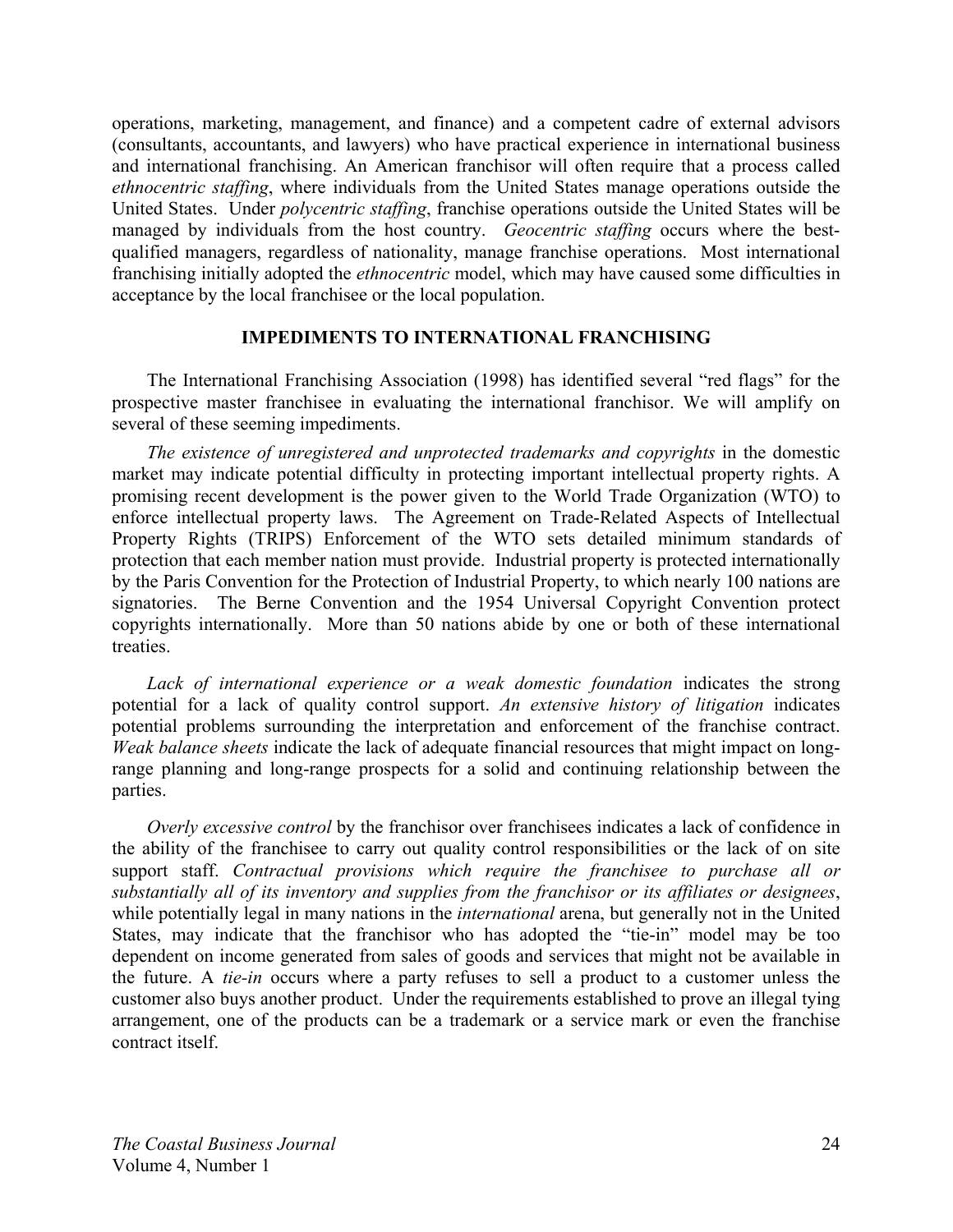*An excessive number of "hidden fees"* charged by the franchisor, such as lease renewal fees, consulting fees, additional training fees, "oversight" fees, transfer fees, commissions, or fees providing for banking and financial assistance may indicate that the franchisee might encounter difficulties in meeting financial obligations. *Franchisors who assume "location control"* by serving as the sublessor potentially create problems should a franchisee determine that a location is unsuitable for the continued success of the franchise. The issue of exclusive franchise territory is associated with "location control."

*Excessive and burdensome covenants against competition* during and after the term of the franchise agreement indicate that skills learned as a franchisee are essentially nontransferable for a relatively long period of time after the franchise relationship has ceased. *Overly stringent conditions imposed upon renewals upon the expiration of the term, or extremely broad grounds for termination*, such as excessive renewal fees, burdensome or incomprehensible release forms, or the ability of the franchisor to deny renewal for trifling matters or for even one breach of the agreement may indicate that the franchisor is more interested in selling and reselling franchises than in assuring the success of existing franchises or in assuring a long term relationship. *Contractual provisions which provide for the termination of the agreement upon the death of the franchisee without the right to transfer* the franchise to an heir or to a surviving spouse indicate that the franchisor may not be interested in the orderly transfer of property rights or in the continuance of a family member in an essentially family-owned and family-operated business.

*Absolute discretion* being vested in the franchisor in certain key areas such as approval of suppliers, approval of transfers, or in the allocation of advertising funds indicates a lack of willingness to truly partner with the franchisee or permit the franchisee to develop sufficient business acumen to become a successful and potentially independent entrepreneur. *Provisions which provide no security or assurance of geographic exclusivity*, which could result in market saturation, indicate that the franchisor lacks a belief in its own marketing plan, or that the franchisor does not believe that a potential franchisee possesses the qualifications and characteristics necessary for success.

*An inexperienced management team* that knows little or nothing about franchising or an overly strong dependence on one particular person (the "one man band" problem) may indicate a lack of belief in the long range future of franchise operations. *An unclear or ambiguous statement of the exact duties* of the franchisor and support services that will be provided, essential for maintaining quality control, may indicate a lack of knowledge on the part of the franchisor or the lack of managerial or financial experience. Last, *a very short or shallow training program* (showing a lack of quality control) or *an excessively long training program*  (more than 4-6 weeks) might imply a high degree of difficulty in teaching underlying concepts or might indicate that training is inadequate to guaranty a reasonable chance of success for the franchisee.

#### **CONCLUSION**

Obviously, the key to success in international franchising lies in finding the right partner. The franchisor must develop and test objective systems and standards for recruiting and selecting appropriate international partners and for reviewing the qualifications, experience, and financial ability of franchise prospects.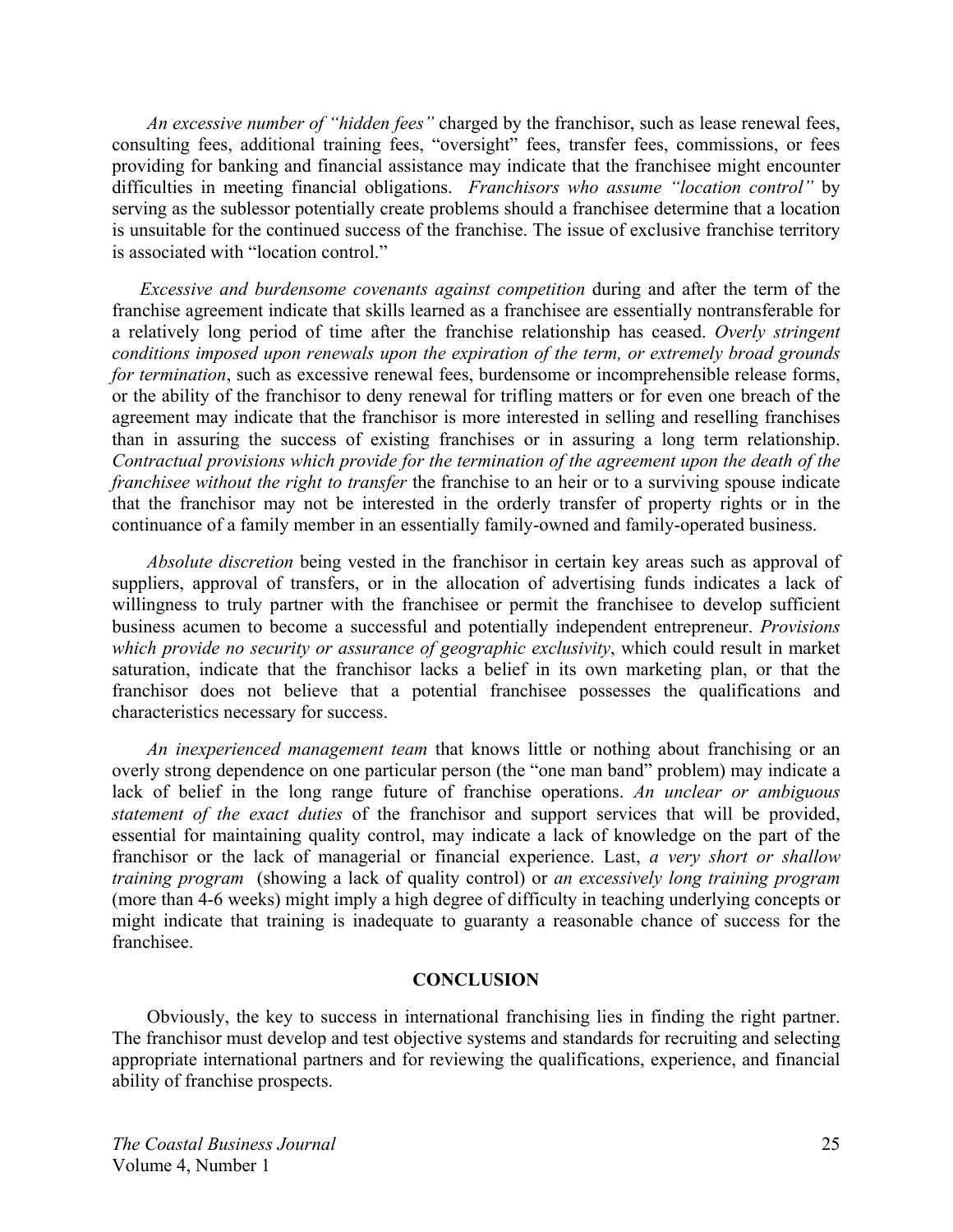The master franchisor must engage in a detailed corporate "soul searching" and completely understand both its strengths and weaknesses. It must have a secure, "rock solid" domestic foundation from which its international program can be launched, including adequate capital, resources, personnel, language facility, support systems, and training programs. The master franchisor must know the "target market," and must appreciate the importance of such issues as: economic trends; political stability and political risk; currency exchange rates, ease of currency convertibility, and currency repatriation questions; foreign investment restrictions and approval procedures; the existence and frequency of currency "bottlenecks"; transparency of administrative regulations; land purchase and leasing restrictions; access to resources and raw materials; availability and quality of transportation and communication channels; labor and employment laws; technology transfer regu1ations; language and cultural differences; the availability of government assistance programs; taxation questions; customs laws and import restrictions; and immigration restrictions regarding outside personnel, especially as such laws might impact on certain "key" managerial employees involved in training of joint venture partners. In short, master franchisors must utilize the concept of environmental scanning by investigating all areas that are out of the franchisor's and franchisee's control in order for potential success in new marketplaces.

As evidenced by the growth of American chain restaurants in Europe, South America, and Asia, master franchising is a well-regarded expansion strategy that companies utilize to expand their businesses. According to Dant (1995) and LaFontaine (1992), the use of franchising helps companies overcome financial constraints. Both researchers find that franchisors cite capital access as one of the important reasons for adopting franchising as a growth strategy. Thus, the use of franchising might be a solution to financial resource constraints. Sen (1998) focused his research on restaurant industry franchising and suggests that a chain's existing mix of company owned and franchised stores is likely to be influenced by its past growth strategy. He further suggests that an increase in franchising is also likely to be lower for firms that already have a higher proportion of franchised outlets. This occurs because firms are likely to increase their use of franchising up to certain limits as synergistic benefits are available through the maintenance of both company owned and franchised stores. Other retailing sectors such as real estate, hotels and motels, business consultancies, and automotive services continue to franchise in foreign markets seeking the same expansion plans and synergistic benefits as their restaurant counterparts.

Our intention in this article is to present international franchising as an exciting and potentially lucrative strategy for both franchisors and franchisees at various stages of growth and in a wide variety of industries. However, if not properly planned and executed, international franchising can easily turn into an expensive and disastrous venture that may dampen a company's ability to penetrate an important target market.

#### **REFERENCES**

Castrogiovanni, Gary J. and Robert T. Justis (1998), "Franchising Configurations and Transitions," *Journal of Consumer Marketing*, 15(2): 170-190

Dant, Rajiv P. (1995), "Motivations for Franchising: Rhetoric Versus Reality," *International Small Business Journal*, 14(1): 10-32.

*The Coastal Business Journal*  Volume 4, Number 1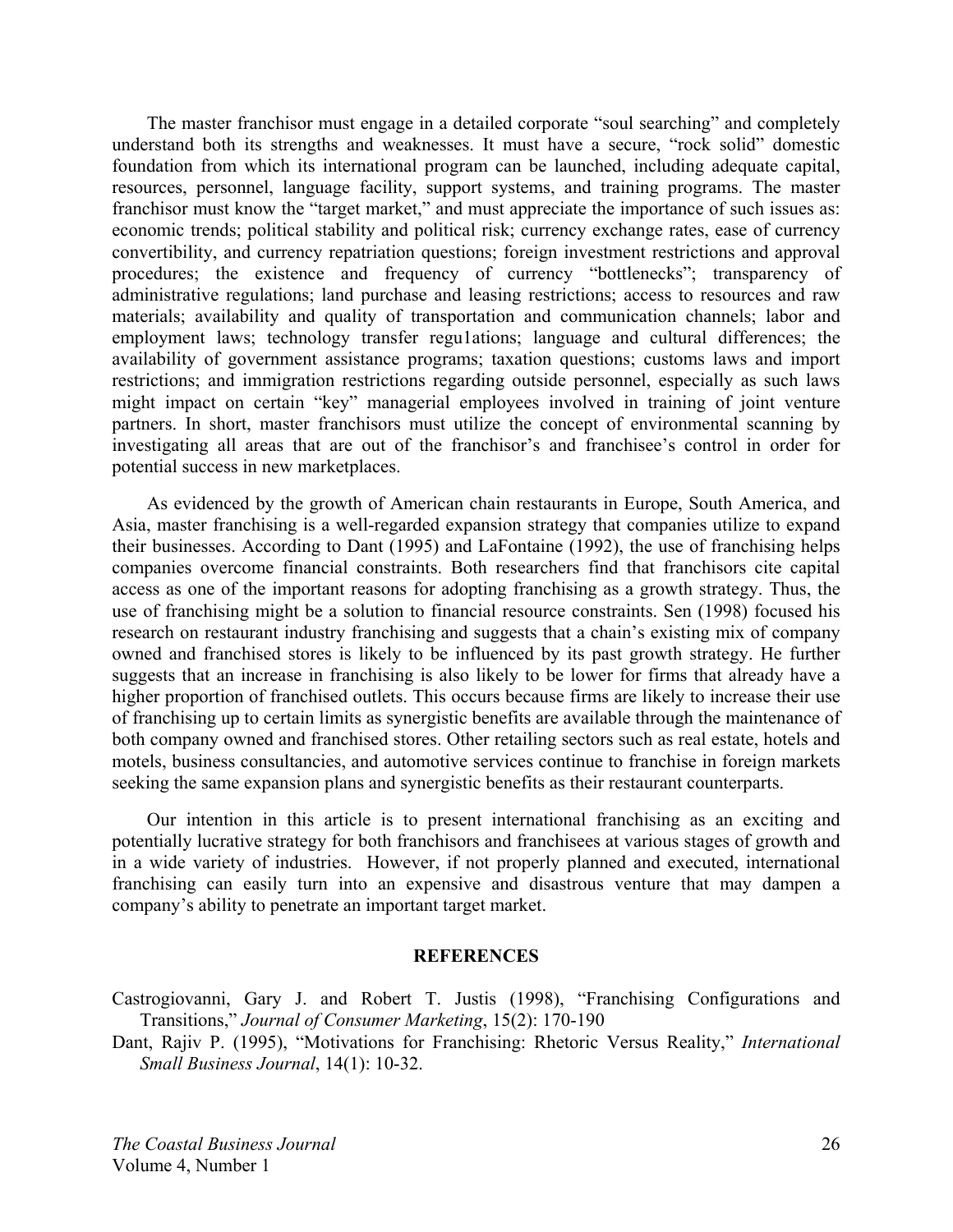- Dant, Rajiv P. and Gregory T. Gundlach, (1999), "The Challenge of Autonomy and Dependence in Franchised Channels of Distribution," *Journal of Business Venturing,* 14(1): 35-68.
- Dworkin, Terry Morehead & Elletta Sangrey Callahan (1998), "*Buying Silence*," *American Business Law Journal*, 36: 152, 157.
- Emerson, Robert W. (1990), "Franchising and the Collective Rights of Franchisees." *Vanderbilt Law Review*, 43: 1503, 1506 n.1, 1508-09.
- *Franchise Facts and Figures*. www.franchiseinfomall.com/infofacts.html.
- Frazer, Lorelle (2001), "Why Franchisors Discontinue Franchising but Continue Operating," *International Small Business Journal*, 19 (3: April-June): 29-37.
- *USA TODAY* (2000), "Financing Your Franchise," February: www.franchise.org/news/usatoday/feb00.asp .
- Gamet-Pol, Francoise (1997), *Franchise Agreements within the European Community*, New York: Transnational.
- Gatland, Laura (1999), "Eastern Europe Eagerly Accepts U.S. Franchisors," *Franchise Times*, 3: 19.
- Harrigan, Kathryn R. (1988), "Joint Ventures and Competitive Strategies," *Strategic Management Journal*, 9: 141-158.
- Hunter, Richard J., Artur Nowak and Leo V. Ryan (1995) "Legal Aspects of the Transformation Process in Poland: Business Association Forms," *The Polish Review* 40(4: December): 387- 401.
- Hunter, Richard J. and Leo V. Ryan (1998), *From Autarchy to Market: Polish Economics and Politics, 1945-1995*, Westport, CT: Praeger.
- Inman, James E. (1993), "Gray Marketing of Imported Trademarked Goods: Tariffs and Trademark Issues," *American Business Law Journal*, 31 (May): 59-116.
- Justice, Robert and Richard Judd (1998), "Franchisee Training," *Franchising*, 20-13−20-16.
- Kaufmann, Patrick J. and Sevgin Eroglu (1999), "Standardization and Adaptation in Business Format Franchising," *Journal of Business Venturing,* 14(1), 69-86.
- Kaufmann, Patrick J. and Sang Hyeon Kim, (1995), "Master Franchising and System Growth Rates," *Journal of Marketing Channels***,** 4(1/2): 49-64.
- Konigsberg, Alex S. (1999), *Around the World with Franchise Legislation*, *Franchising World*, May-June: http://www.franchise.org/news/fw/mayjune99g.asp.
- LaFontaine, Francine (1992), "How and Why Do Franchisors Do What They Do," in Kaufmann P. (Ed.), *Proceedings of the Society of Franchising*, Society of Franchising, Lincoln, NE.
- Lamkin, Selma H. (2002), "The Franchise Option," *The National Public Accountant*, September: 4-7, 38.
- Larson, Polly (2003), "Opening Doors to Emerging Economies," *International Franchise Association*, www.franchise.org/intl/News/Prjf6.asp.
- Love, John F. (1995), *McDonald's: Behind the Arches*, NY: Bantam Books.
- Pizanti, Inbar and Miri Lerner. 2003. "Examining Control and Autonomy in the Franchisor-Franchisee Relationship." *International Small Business Journal* 21(2): 131-151.
- Miller, Sandra K. (1998), "Piercing the Corporate Veil Among Affiliated Companies in the European Community and the U.S.: A Comparative Analysis of U.S., German, and U.K. Veil-Piercing Approaches," *American Business Law Journal,* 36 (Fall): 73-149.